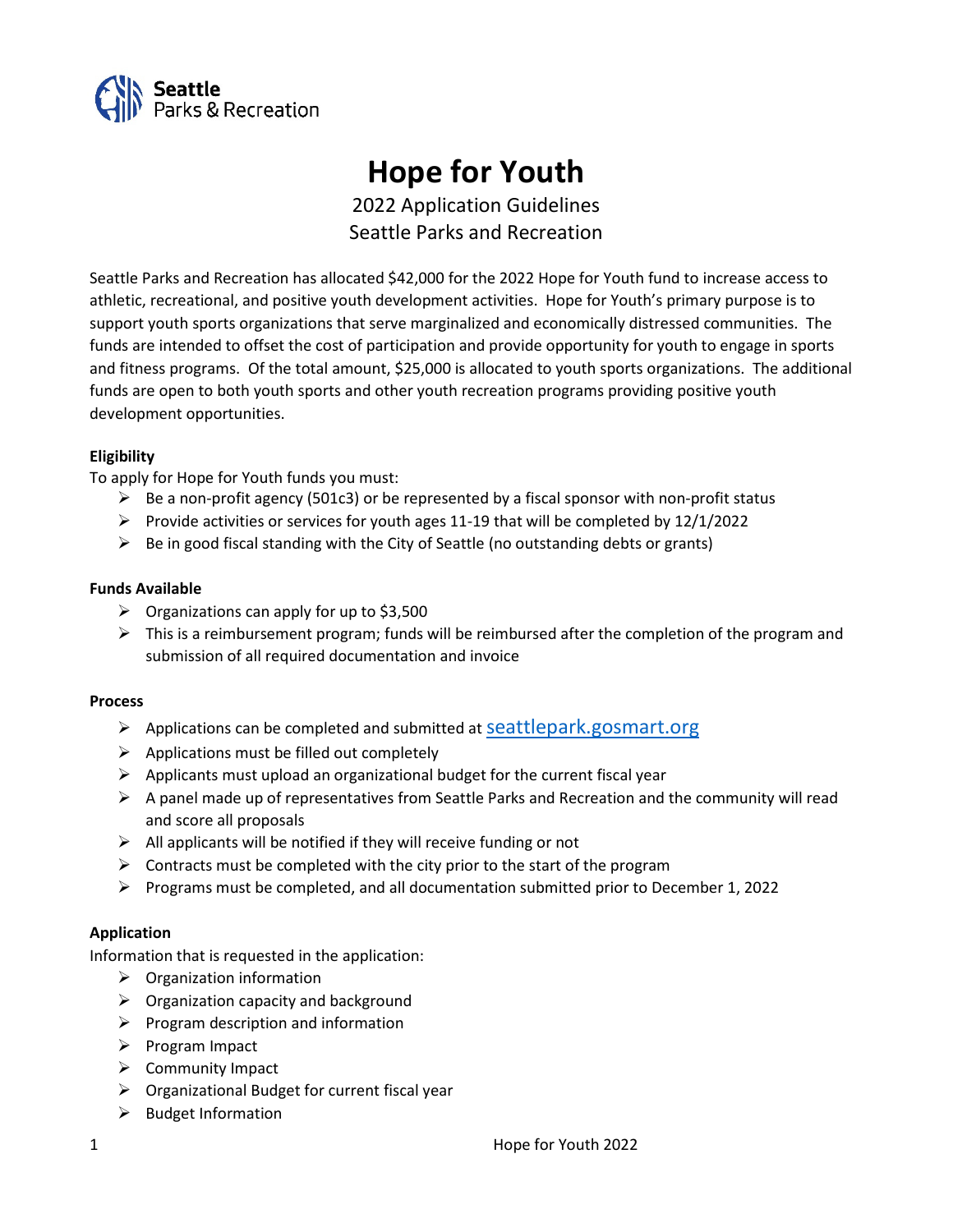# Funding Uses

The intent of the Hope for Youth funding is to provide scholarships for youth or required fees to offset costs to allow youth to participate for free. Below are examples of approved and not allowed funding uses. This is not a complete list. If you have any questions regarding how funding can be used, please call or email. Approved:

- $\triangleright$  Scholarships for participants in the allowable age range
- $\triangleright$  League fees and membership costs
- $\triangleright$  Official fees
- $\triangleright$  Insurance
- $\triangleright$  Field Fees

Not Allowed:

- $\triangleright$  Staff costs
- $\triangleright$  Office or space rental
- $\triangleright$  Equipment rental
- Uniforms or T-shirts
- $\triangleright$  Sports Equipment that is used year-to-year

#### Rating Criteria

The panel of representatives will evaluate all applications based on the following criteria:

- $\triangleright$  Description of community impact and increased participation
- $\triangleright$  Serving correct ages and populations
- $\triangleright$  Increased participation of youth in the program above the current level
- $\triangleright$  Identification of the intended results or benefits to participants and explanation of how program staff will know if participants have achieved the results and/or gained these benefits
- $\triangleright$  An established partnership with another youth service agency or organization that will provide additional resources and/or new opportunities for youth participants
- $\triangleright$  Increased regular and on-going participation in sports or structured recreation activities
- $\triangleright$  Eliminates or addresses barriers to participation in sports or structured recreation activities

#### Required Documentation if Awarded

- $\triangleright$  Proof of 501c3
- $\triangleright$  Proof of insurance
- $\triangleright$  W9
- $\triangleright$  Proof of background checks

#### **Timeline**

- $\triangleright$  Applications available: Tuesday, March 1, 2022, at 7:00AM
- Applications Due: Thursday, March 31, 2022, at 11:59PM
- SPR Grants Team Review April 1-6, 2022
- Committee Review: April 8-29, 2022
- $\triangleright$  Awards Announced: second week of May 2022
- $\triangleright$  Contracts completed during May & June 2022